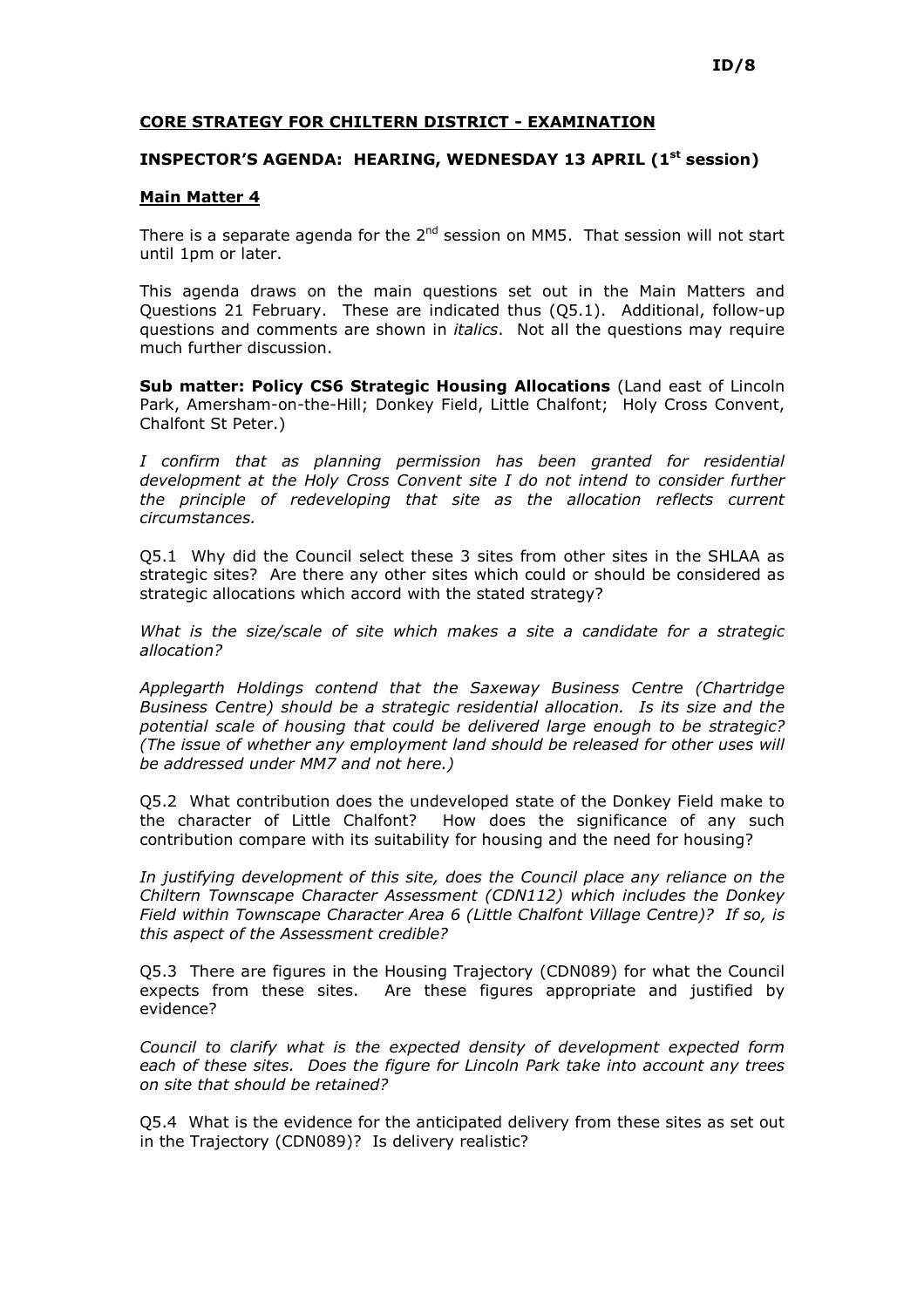Q5.5 Are there any specific infrastructure requirements which the development of these sites requires or should contribute to? If so, should these be identified in the Core Strategy?

(None appear to have been identified in any evidence.)

Q5.6 How will the Core Strategy be effective in securing the appropriate delivery of what the Council intends/expects from these sites?

In relation to the Donkey Field the Council's statement (CDC6, p2) says: By allocating the site…. the Council can ensure that future development proposals on the site are of high quality of design, respect local character and retain important features such as some boundary screening and some open space within the site. Is this approach necessary and appropriate and, if so, how will it be achieved when the CS is silent on all these matters?

For effectiveness, should policy CS6 say any more about the scale/type of development envisaged or other desired outcomes? Is supporting explanatory text required?

(Q5.7. Should the allocation for the Holy Cross site include the land shown in the approved planning application as a relocated playing field? Given the Council's response and in the absence of any other arguments, I am not pursing this matter.)

## Short Adjournment

Sub Matter: Policy CS7 Major Developed Sites (MDS) in the Green Belt allocated for residential development (Amersham and Wycombe College, Lycrome Road, Chesham; and Newlands Park.)

Q5.9 Do these 2 sites come within the type of sites referred to in PPG2, Annex C as potential MDS?

In the absence of any specific guidance in PPG2 there would seem wide scope for the Council to decide whether to allocate sites as MDS. There is no evidence that the Council has been inconsistent or arbitrary in doing so. Any further discussion?

Q5.10 Is the allocation for housing of these 2 MDS consistent with the stated strategy in policy CS1? If not, are there factors which justify development here?

Are they consistent with the strategy in the submitted CS? Are they consistent with re-stated strategy and possible changes to CS2 in CND117?

Q5.11 Bearing in mind the sites' low scores on the Chiltern Accessibility Plan (B10 in CDN009), how is the proposed residential development consistent with the sustainability objectives of the Strategy or, if not, what are the factors which justify development here?

Q5.12 Given the low scores on the Chiltern Accessibility Plan (B10 in CDN009) are these appropriate locations for seeking a high proportion of affordable housing in accordance with policy CS8?

Q5.13 Is there is any evidence of a continuing need for the site or premises at Amersham & Wycombe College for educational or other community purposes?